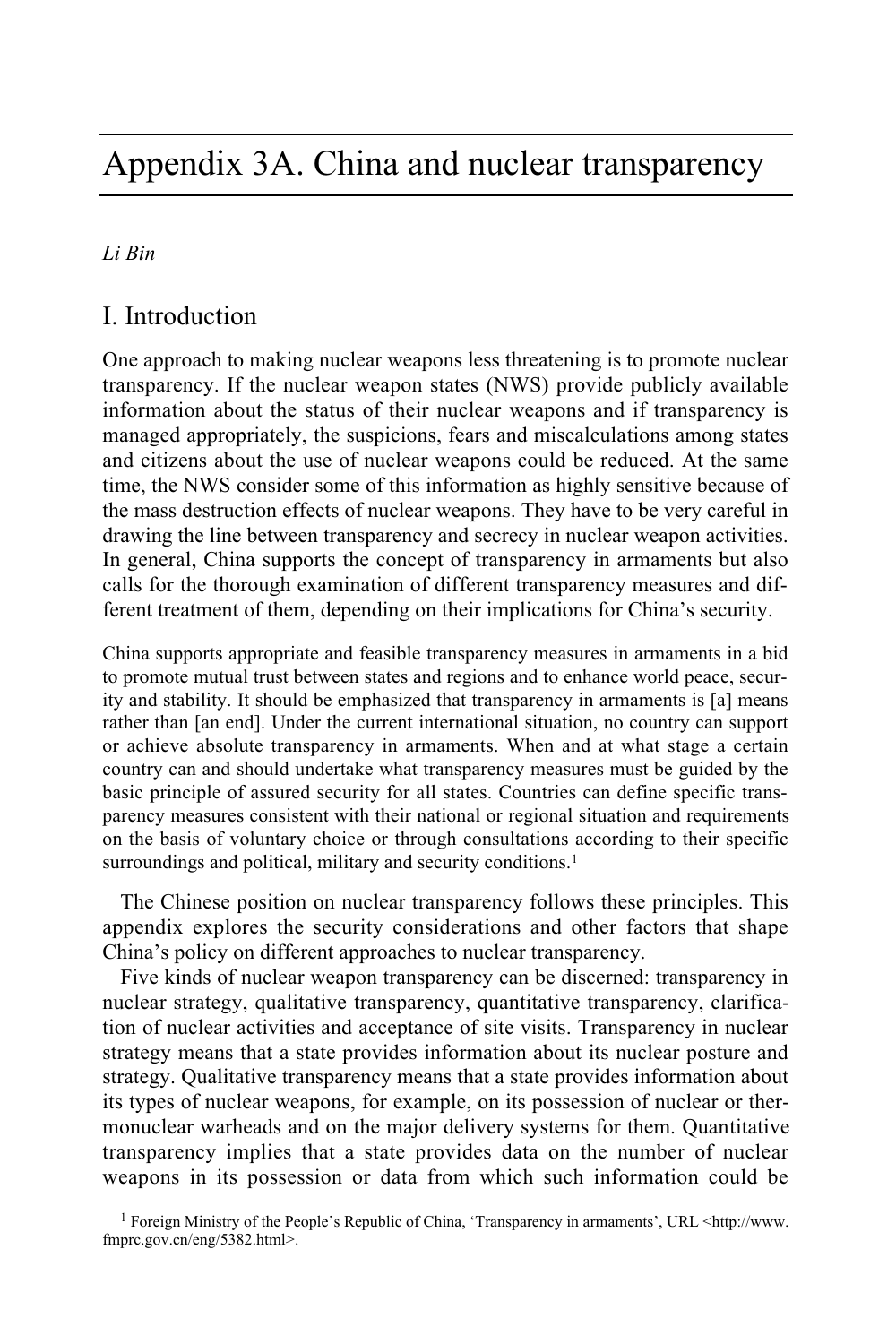derived. With regard to the fourth kind of transparency, some nuclear or nuclear-relevant activities can be misinterpreted by other states and therefore cause dangerous reactions. Clarification of nuclear activities removes suspicions by explaining the purpose and the nature of these activities and/or by providing evidence that the explanations are accurate. Finally, the NWS occasionally allow foreign visitors to enter some of their nuclear sites, including their testing, production, research and launch sites. The acceptance of site visits can help other states to learn about the nuclear status of a state and thereby avoid overestimations of its nuclear capability. On the basis of their different implications for security, China takes different approaches to the five kinds of transparency.

### II. Chinese attitudes towards nuclear transparency

China supports transparency in nuclear strategy. It clearly defined the principles of its nuclear strategy in 1964, when it conducted its first nuclear test explosion: 'The Chinese Government hereby solemnly declares that China will never at any time or under any circumstances be the first to use nuclear weapons'.2 This no-first-use commitment is not just a diplomatic gesture; it is a statement of domestic defence policy that has regulated the development and evolution of China's nuclear arsenal since the beginning of its nuclear programme. The declaration of China's nuclear strategy based on a no-first-use commitment has helped the rest of the world to understand the nature of China's nuclear force. China has also declared some of the characteristics of its nuclear force which result from its no-first-use policy. These include keeping the nuclear force small and maintaining deterrence as its sole function.<sup>3</sup> The first characteristic indicates that China will not develop a first-strike capability, which would rely on a large number of nuclear weapons. The second characteristic limits the categories of deployed nuclear weapons, meaning that China does not deploy nuclear weapons that are suitable for war-fighting but not for deterrence. Estimates provided by outside experts about the quantity and categories of Chinese nuclear weapons corroborate these statements.<sup>4</sup> In the early period of nuclear development in China, the no-first-use declaration enhanced China's security by reducing the incentives of the former Soviet Union and the United States to launch a pre-emptive strike against China. China's firm commitment to no-firstuse still plays an important role in maintaining nuclear stability.

In addition to its mission and size, China's nuclear force has other characteristics that are consistent with a no-first-use policy. A Chinese journal described

<sup>&</sup>lt;sup>2</sup> 'Chinese government statement on the complete prohibition and total destruction of nuclear weapons', available on the official Internet site of the Chinese Ministry for Foreign Affairs, URL <http://www.fmprc. gov.cn/eng/5741.html>.

<sup>&</sup>lt;sup>3</sup> Chinese Ministry of Defence, *China's National Defense 2000* (Information Office of the State Council of the People's Republic of China: Beijing, Nov. 2000), p. 2, available at URL <http://www.nti.

<sup>&</sup>lt;sup>4</sup> See estimates in, e.g., the *SIPRI Yearbook*, available at URL <http://projects.sipri.org/nuclear/index. html>, and the NRDC 'Nuclear Notebook' section of *The Bulletin of the Atomic Scientists*, available at URL <http://www.bullatomsci.org/issues/nukenotes/nukenote.html>.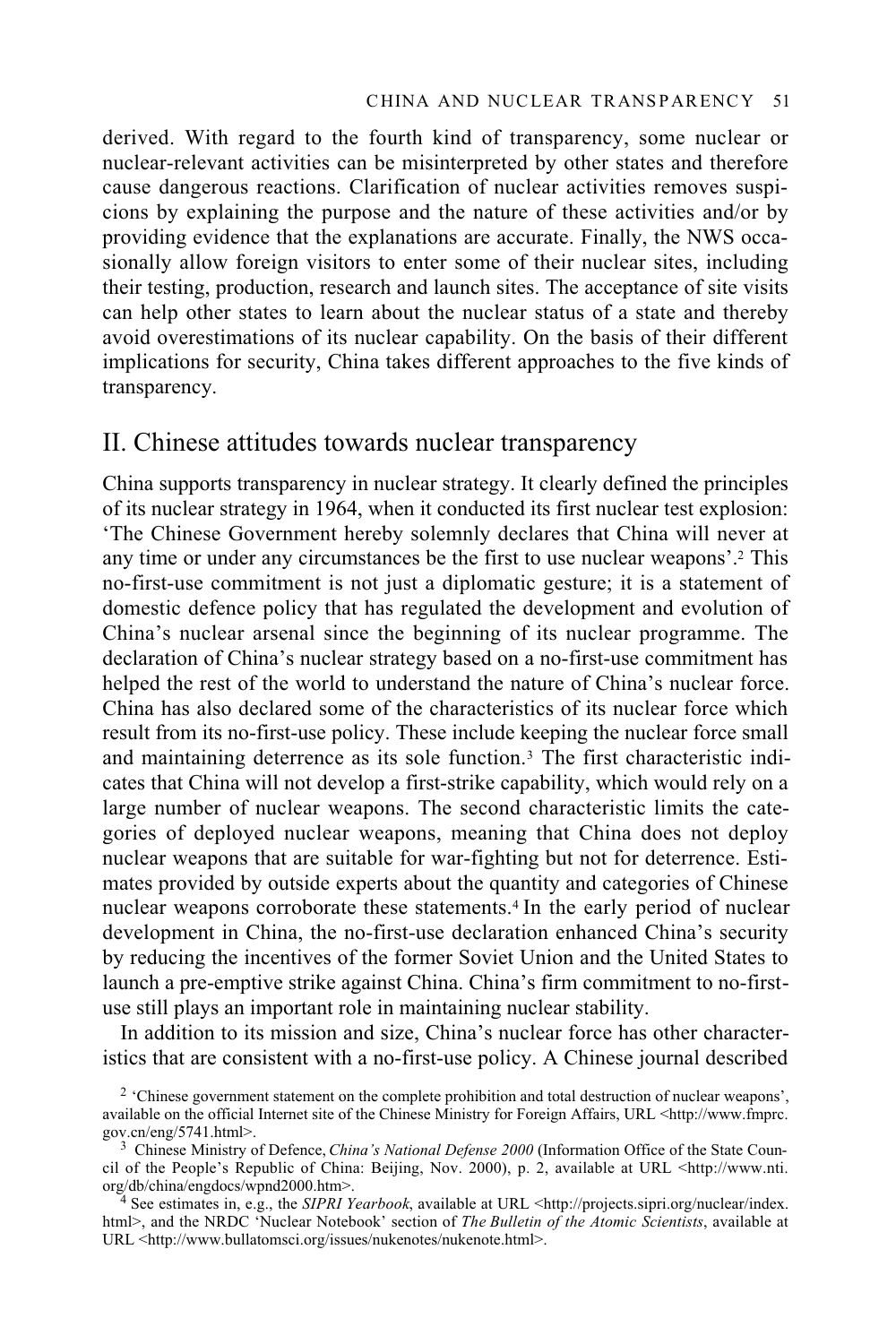#### 52 THE POLITICAL DIMENSION

a military exercise in which the Chinese Second Artillery simulated launching a retaliatory strike several days after a simulated nuclear attack on China.<sup>5</sup> This indicates that China's nuclear weapons are not on high alert, in contrast to normal Russian and US practice. A delayed nuclear response policy makes an accidental launch of Chinese nuclear weapons impossible.

China has not disclosed data with regard to its nuclear strategy because its nuclear deterrence relies on 'quantitative ambiguity', as discussed below.

China often releases information about the characteristics of its nuclear forces. China has announced nearly all of its major advances in qualitative nuclear development, for example, the first explosive test of a nuclear device, the first test flight of a missile equipped with a nuclear warhead, the first explosive test of a thermonuclear device and the first test flight of an intercontinental ballistic missile (ICBM). The declarations have provided updates of available information about the quality of its nuclear weapons. China has also exhibited its nuclear delivery systems in parades, for example, on the 35th and 50th anniversaries of the People's Republic of China, thus demonstrating its declared capabilities. Qualitative transparency enables the outside world to assess Chinese nuclear weapons and helps to avoid miscalculations in this regard.

China has never declared the number of its nuclear weapons, the amount of its stockpiled fissile materials or the production rate of new nuclear warheads. When other states make estimates pertaining to China, China neither confirms nor denies these figures. China will most probably maintain a policy of quantitative ambiguity as a way of protecting its nuclear deterrence until it has built a survivable nuclear retaliatory force that relies on geographical ambiguity.

China is ambivalent about clarifying its nuclear activities. On the one hand, if it provides information on nuclear weapon-related activities, such as missile test flights, this could contribute to avoiding suspicion and false alerts in other states. On the other hand, China is concerned that the declaration of such activities would reveal sensitive information to the military intelligence agencies of other states. During the 2000 Review Conference of the 1968 Treaty on the Non-proliferation of Nuclear Weapons (Non-Proliferation Treaty, NPT), China initially opposed the commitment to increased transparency in nuclear weapon capabilities by the NWS as a voluntary confidence-building measure. It wanted to link transparency to a nuclear no-first-use commitment and to make it dependent on negotiated arms limitation agreements.6 Based on these considerations, China will clarify the nature of most of its nuclear weapon-related activities after they have taken place. Objections could be raised that some activities could be misinterpreted if advance information about them is not provided, as in the case of missile test flights. Here, China tries to minimize the negative

<sup>5</sup> Dong, J. and Wu, X.: 'True story: China's mysterious strategic missile forces on rise', *Guangzhou Ribao* (Internet edn), 1 July 2001, in 'PRC strategic missile forces mature into "strong shield"', Foreign Broadcast Information Service, *Daily Report–China Program Product* (FBIS-CPP), FBIS-CPP-000-044, 3 July 2001. 6 See, e.g., Simpson, J., 'The 2000 NPT Review Conference', *SIPRI Yearbook 2001: Armaments, Dis-*

*armament and International Security* (Oxford University Press: Oxford, 2001), p. 495.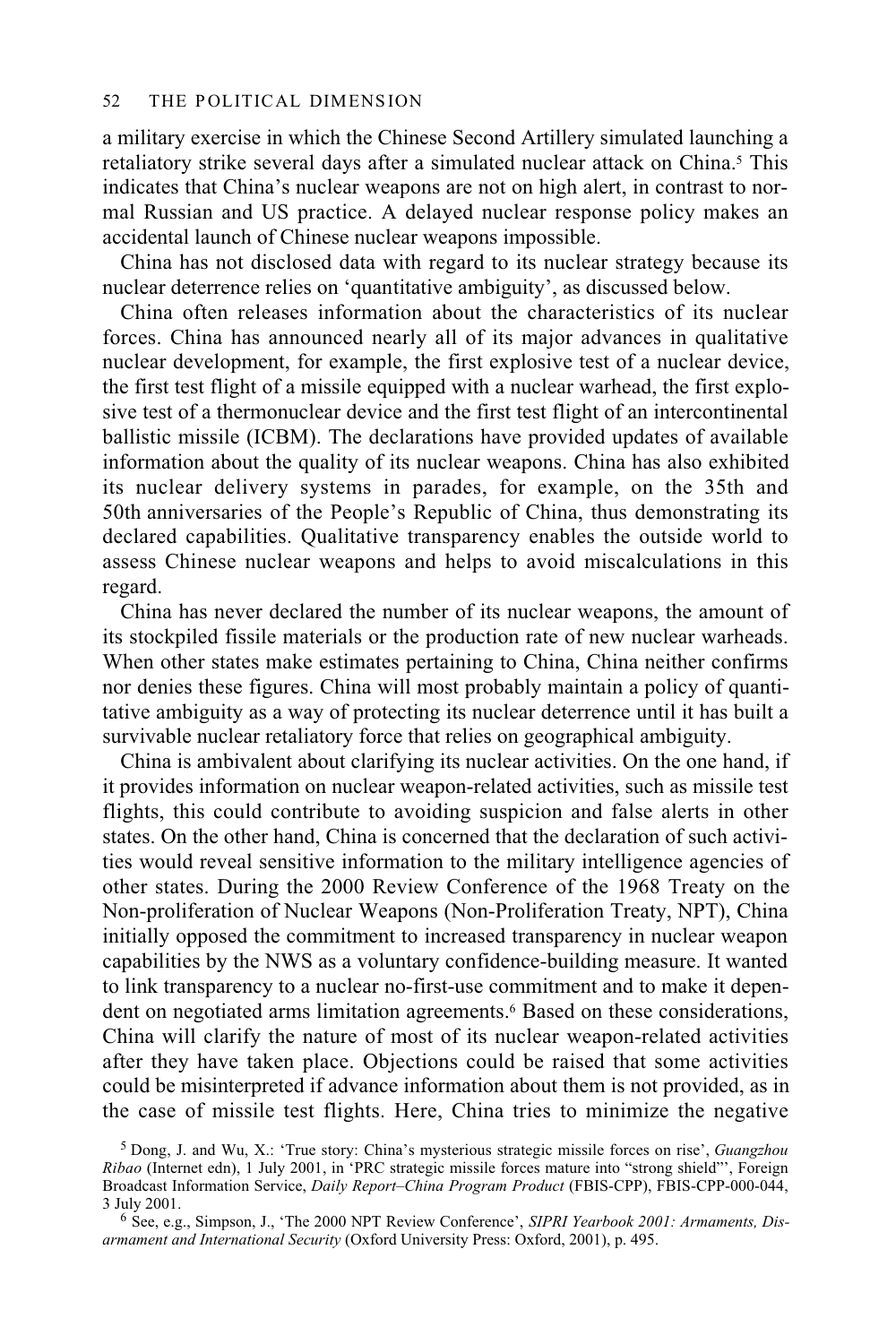effects by taking other approaches. It does not maintain its nuclear weapons on high alert and signed de-targeting agreements with Russia in 1994 and with the USA in 1998.7 China is an active participant in crisis- and suspicion-reduction activities. It maintains hotline links with Russia and the USA in order to be able to clarify misunderstandings and misinterpretations during and after nuclear weapon-related events.

China has two approaches to visits to its nuclear facilities and favours strict rules to regularize such site visits in order to avoid abuse. For example, in the negotiations on the 1996 Comprehensive Nuclear Test-Ban Treaty (CTBT), China and a number of other concerned states insisted on the need for a large majority of votes to trigger on-site inspections.8 However, in practice, China is generous about hosting site visits on a voluntary basis. As revealed in 2001, scientists from US nuclear weapon laboratories have 'recorded detailed histories of the Chinese program from top scientists, inspected nuclear weapons labs and bomb testing sites, interviewed Chinese weapons designers, [and] photographed nuclear facilities' in the past 10 or more years.9 The US scientists even witnessed preparations for a Chinese underground nuclear test.10 In addition, the Chinese nuclear complex hosts arms control conferences, which have included site visits by foreign civilian experts. For example, during the International School on Disarmament and Research on Conflicts–Beijing Seminar on Arms Control in 1996, the participants of the conference were taken on a tour of 'Science City' in Mianyang, which is a part of a Chinese defence research institute, the China Academy of Engineering Physics. The acceptance of site visits by foreign experts promotes transparency in Chinese nuclear development.

### III. Reasons for transparency

There are various reasons for providing transparency in nuclear weapons. The first is to reduce suspicions, the most serious of which are overestimations of nuclear capabilities, misinterpretation of state activities and uncertainties regarding the future of states' nuclear forces. All such suspicions have been a concern for China. If the nuclear capability of China is overestimated by other states, the perceptions of China as a threat would be exacerbated, which in turn could disrupt China's economic relations and economic development.

 $<sup>7</sup>$  United Nations, 'Implementation of the comprehensive nuclear-test-ban treaty: general and complete</sup> disarmament', URL <http://www.un.org/documents/ga/docs/51/plenary/a51-127.htm>; and 'Joint Statement on South Asia', The White House, Office of the Press Secretary, Washington, DC, 27 June 1998, in 'US–China summit', *Disarmament Diplomacy*, no. 27 (June 1998), available on the Acronym

<sup>&</sup>lt;sup>8</sup> Johnson, R., *A Comprehensive Test Ban Treaty: Signed But Not Sealed*, Acronym Report no. 10, May 1997, available on the Acronym Institute Internet site at URL <http://www.acronym.org.uk/acrorep/ acro10.htm>. The compromise that was reached is presented in paragraph 46 and calls for at least 30 affirmative votes by members of the Executive Council for a decision to approve on-site inspections.

<sup>&</sup>lt;sup>9</sup> Coll, S., 'The man inside China's bomb labs, US blocks memoir of scientist who gathered trove of information', *Washington Post*, 16 May 2001, p. 1. 10 Coll (note 9).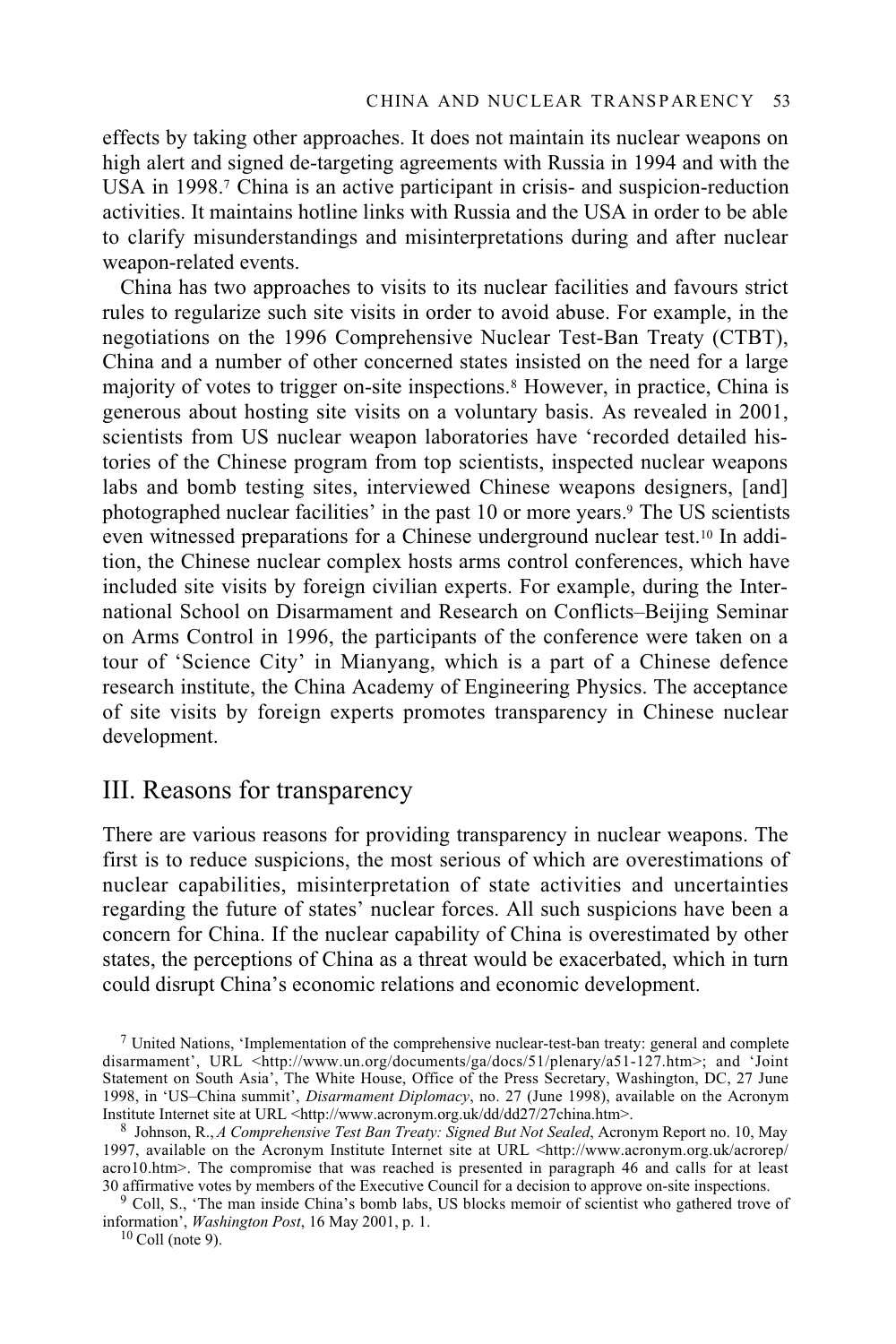#### 54 THE POLITICAL DIMENSION

There are two kinds of nuclear activity in China which could be misinterpreted by other states. A treaty-compliant activity could be suspected of being a violation, which could damage China's international reputation. In addition, a routine or civilian activity in China could be wrongly regarded by other states as a hostile military action, which could trigger aggressive reactions. Because China maintains its nuclear forces at a very low state of alert, the latter kind of misinterpretation is rarely made. The uncertainties in predicting the future of Chinese nuclear forces have been used in some quarters as arguments to criticize China. For example, some advocates of the US National Missile Defense (NMD) programme argue that the USA should disregard China's reactions to NMD development and deployment because China will modernize its nuclear force in any case.11 This argument uses the uncertainties to minimize the effect that a US NMD deployment could have on Chinese nuclear development.12

The second reason for nuclear transparency is to reduce concerns over nuclear proliferation. On many occasions, China has been accused of transferring sensitive nuclear technologies and components to other states. This has put a burden on its diplomatic resources. China now pursues a much more transparent policy by submitting all bilateral nuclear cooperation with other states to International Atomic Energy Agency (IAEA) safeguards. Transparency in this area should help reduce suspicions about Chinese nuclear transfers.

The need to make nuclear deterrence credible constitutes a third reason for nuclear transparency. The nuclear deterrence of a state relies on the adversary's perception of the state's nuclear retaliatory capability. It is therefore important for China to be able to prove its nuclear capability by demonstrating that it can explode nuclear devices, by having the means to deliver them to a certain range and by showing that its nuclear weapons could survive a first strike. If an NMD system is finally deployed by the USA, China will also need to demonstrate that its nuclear weapons can penetrate such defences.

Finally, the fourth reason for nuclear transparency is to promote arms control. Chinese experts have suggested that the excess fissile materials which have resulted from the dismantling and reduction of Russian and US warheads should be subject to international monitoring to prevent Russia and the USA from reversing the reductions.13 In turn, China may be asked to provide evidence that it is not producing new fissile materials at the same time as Russia and the USA are reducing their nuclear arsenals to a very low level. Such exchanges are integral to compromises in global arms control negotiations.

<sup>&</sup>lt;sup>11</sup> Perlez, J., 'China likely to modernize nuclear arms, US believes', *New York Times*, 12 May 2000. <sup>12</sup> The changes in Chinese nuclear development which might be made as a result of NMD deployment are discussed in Li, B., 'The effects of NMD on the Chinese strategy', *Jane's Intelligence Review*, vol. 13, no. 3 (Mar. 2001), pp. 49–52.

<sup>&</sup>lt;sup>13</sup> Chen, X. and Tian, D., 'The key is to verify and control nuclear explosive materials', *Arms Control Collected Works* (Program for Science and National Security Studies, Institute of Applied Physics and Computational Mathematics: Beijing, 1995), pp. 53–56.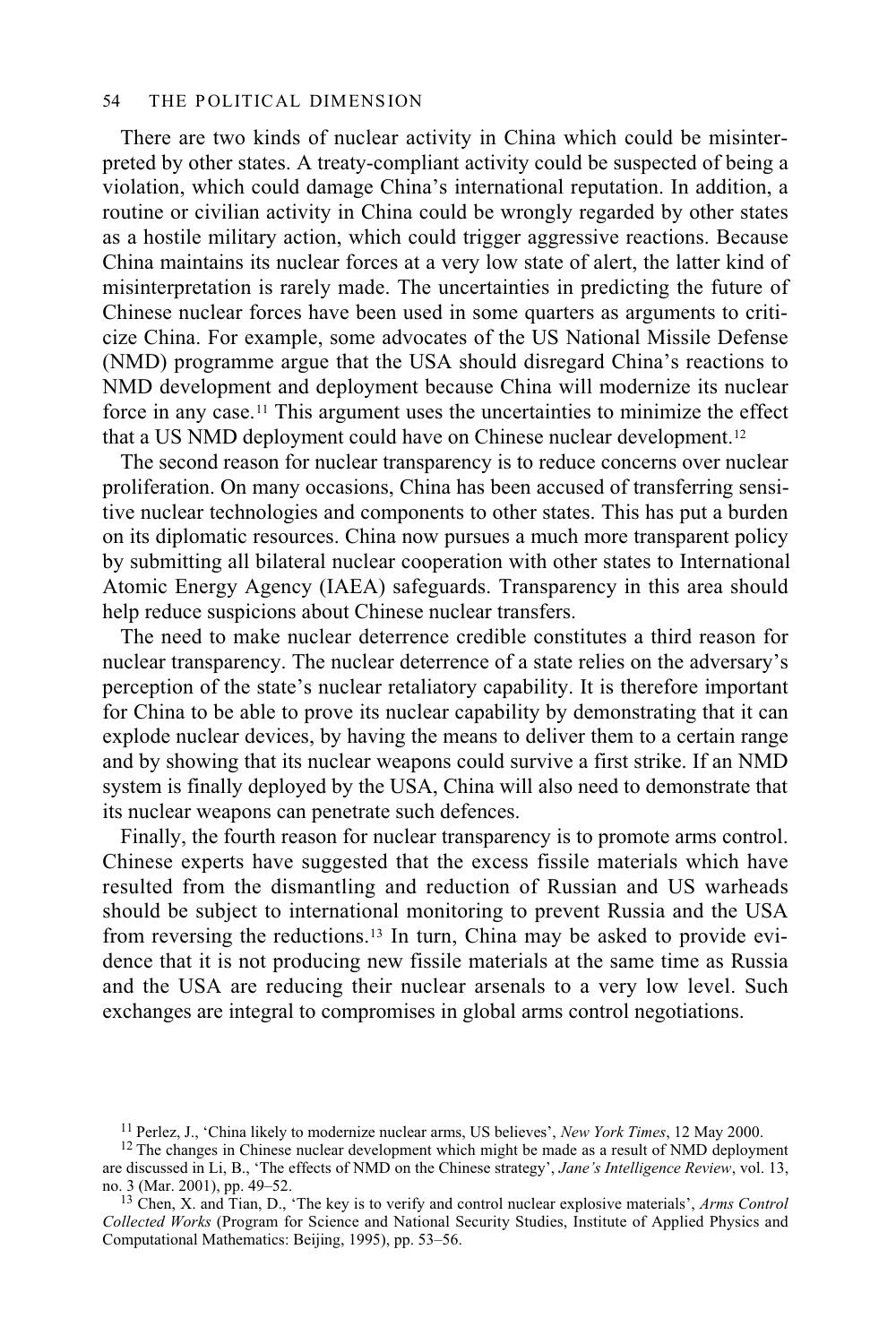### IV. Concerns over transparency

There are two major concerns regarding nuclear transparency. First, certain facets of nuclear transparency may facilitate hostile intelligence activities aimed at identifying the weakness of a nuclear weapon system, thereby helping to exploit such weaknesses through the design of countermeasures. This is a genuine concern for all the NWS. For example, the survivability of a mobile nuclear weapon system, a land-based ICBM or a submarine-launched ballistic missile (SLBM) relies on the geographical ambiguity of the system. If the manoeuvring strategy of the system is known, a potential attacker could increase the kill probability by narrowing the targeting area. China has not acquired operational long-range mobile nuclear weapons; the survivability of its current ICBM force therefore relies on ambiguity surrounding numbers. Because China will not confirm or deny reports on the number of its ICBMs, other states cannot have confidence in any estimates. An attacker considering launching a first strike against China would be uncertain of China's retaliatory capacity. This is how China's nuclear deterrent works today.14

Second, some transparency measures could result in the leakage of information about nuclear weapon designs, which may, in turn, lead to nuclear proliferation. The nuclear facilities in all the NWS are regarded as highly sensitive and their nuclear weapon complexes are strictly protected from intrusion. Approaches to protecting sensitive nuclear weapon technologies are always in opposition to approaches to nuclear transparency. If there is no way to find a compatible solution, transparency is sacrificed because nuclear proliferation is regarded as a serious threat by all the NWS. China shares this concern and has developed a system of regulations to protect sensitive information as well as the hardware to prevent illegal access to its facilities.<sup>15</sup>

# V. Changing factors in the shaping of China's transparency policy

Some of the factors that shape China's policy on nuclear transparency are changing. First, China is acquiring more survivable nuclear weapons. When China has deployed a mobile nuclear force, it will be much less concerned about the problem of survivability and will be able to rely for its retaliatory capacity on geographical ambiguity instead of quantitative ambiguity. This would constitute a major change in the nature of Chinese nuclear deterrence and give China some leeway to allow greater quantitative nuclear transparency.

<sup>&</sup>lt;sup>14</sup> For a more detailed discussion of the quantitative ambiguity of the Chinese nuclear arsenal see Li, B., 'China's nuclear disarmament policy', ed. H. A. Feiveson, *The Nuclear Turning Point:* A *Blueprint for Deep Cuts and De-Alerting of Nuclear Weapons* (Brookings Institution Press: Washington, DC, 1999), pp. 325–32. 15 Yu, J., ['A brief introduction to the National Bureau of Nuclear Safety'], *Fushe Fanghu Tongxun*,

vol. 15, no. 2 (1995), pp. 59–62 (in Chinese).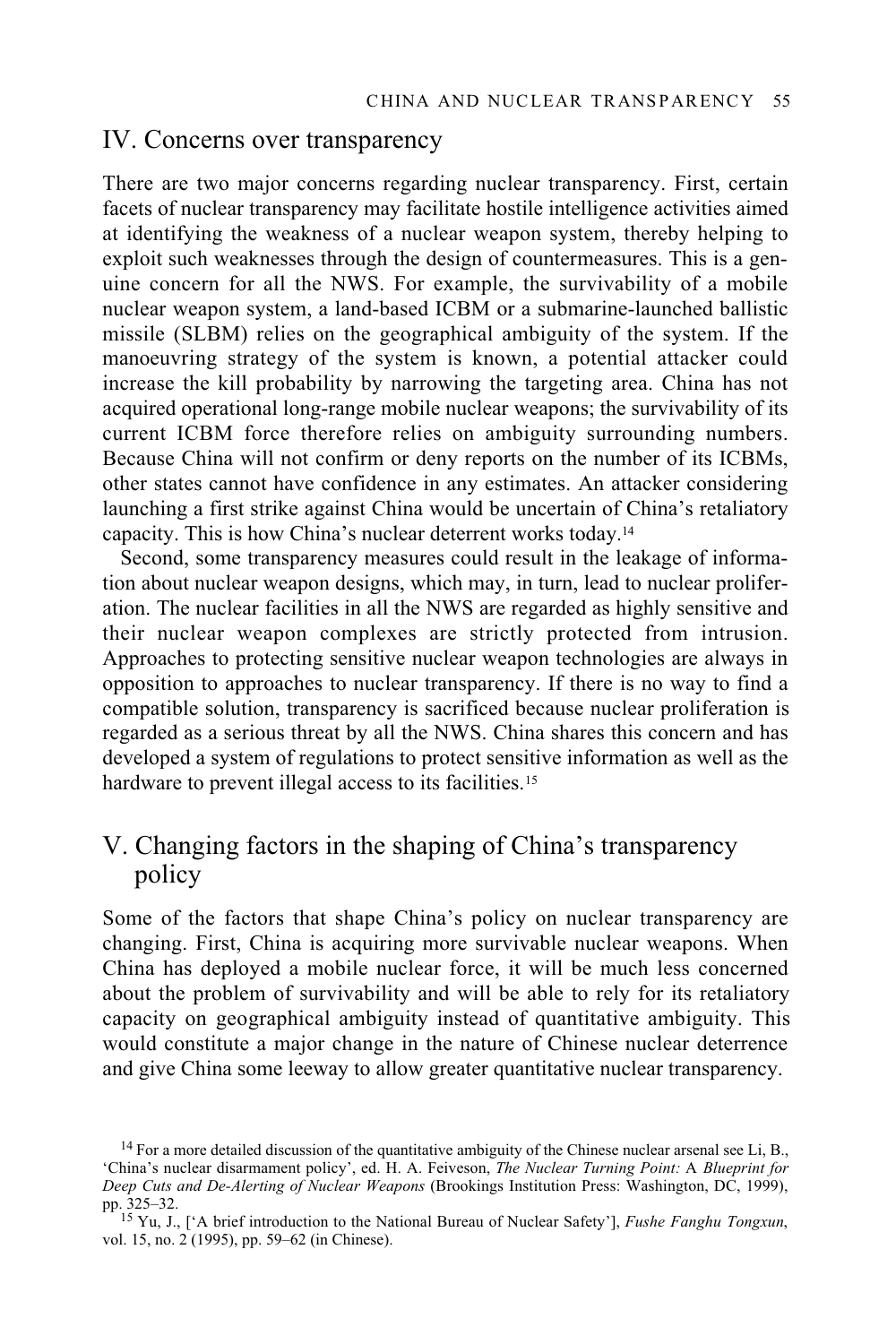#### 56 THE POLITICAL DIMENSION

Second, China is involved in the process of globalization, which requires greater transparency in the commercial area. This challenge extends to the nuclear area, where the transformation of routines associated with the old system of secrecy is accelerating. For example, most Chinese defence-related institutes have used post office box numbers as addresses for the sake of secrecy. However, over the past two decades they have begun to provide street addresses to the public and replace the ordinal numbers which previously stood for their departments and institutes with names denoting the activities of these units.

Some defence institutes are increasing their transparency in the process of conversion to civilian purposes. For example, the China Academy of Launch Technology (CALT)is a company engaged in missile production and civilian space-launch services. In order to join the global information network, CALT provides detailed technical parameters of its launch vehicles on its Internet site.16 This helps those outside China to understand the technical characteristics of some of its missile products. A number of Chinese defence institutes are also using the Internet to describe their work.17 In addition, China can be expected to introduce many new transparency arrangements after it has joined the World Trade Organization.

Third, new technologies promote increased transparency. The Internet provides a quick and easy way of sharing information. It could also enhance nuclear transparency and help build trust. The Chinese–US laboratory-tolaboratory cooperation project, for example, demonstrated a technology for remote monitoring of fissile materials via the Internet.18 Unfortunately, this joint project was terminated in the wake of the Cox Report.<sup>19</sup> It would otherwise have enhanced mutual trust in the physical protection of materials and thereby have contributed to non-proliferation efforts.

Another significant factor is commercial satellite imagery, which now has very high resolution and can provide almost global coverage. Past approaches, such as not showing some sensitive areas on maps, are no longer meaningful.

<sup>&</sup>lt;sup>16</sup> Information on the activities of the China Academy of Launch Technology is available (in Chinese) at URL <http://www.calt.com>.

 $17$  The brief introduction on the Internet site of the China Academy of Engineering Physics states: 'The China Academy of Engineering Physics, founded in 1958, an independent account in the national planning, is a complex of theoretical, experimental, designing, and production work for developing advanced defence science and technology' (author's translation), URL <http://www.caep.ac.cn> (in Chinese). The China Academy of Engineering Physics presents a map of its 'science city' at URL <http://www.caep. ac.cn/jj/weizhi.htm> (in Chinese).

<sup>&</sup>lt;sup>18</sup> Prindle, N., 'The US–China lab-to-lab technical exchange program', *Nonproliferation Review*, vol. 5, no. 3 (spring–summer 1998), pp. 111–18, available at URL <http://cns.miis.edu/pubs/npr/vol05/53/

<sup>&</sup>lt;sup>19</sup> US Congress, House of Representatives, Select Committee on US National Security and Military/Commercial Concerns with the People's Republic of China, *Final Report,* House Report 105-851 (US Government Printing Office: Washington, DC, 25 May 1999), URL <http://www.gpo.gov/congress/ house/hr105851>; and May, M. (ed.), *The Cox Committee Report: An Assessment* (Center for International Security and Cooperation: Stanford, Calif., 1999), available at URL <http://ldml.stanford.edu/cisac/pdf/ cox.pdf>.